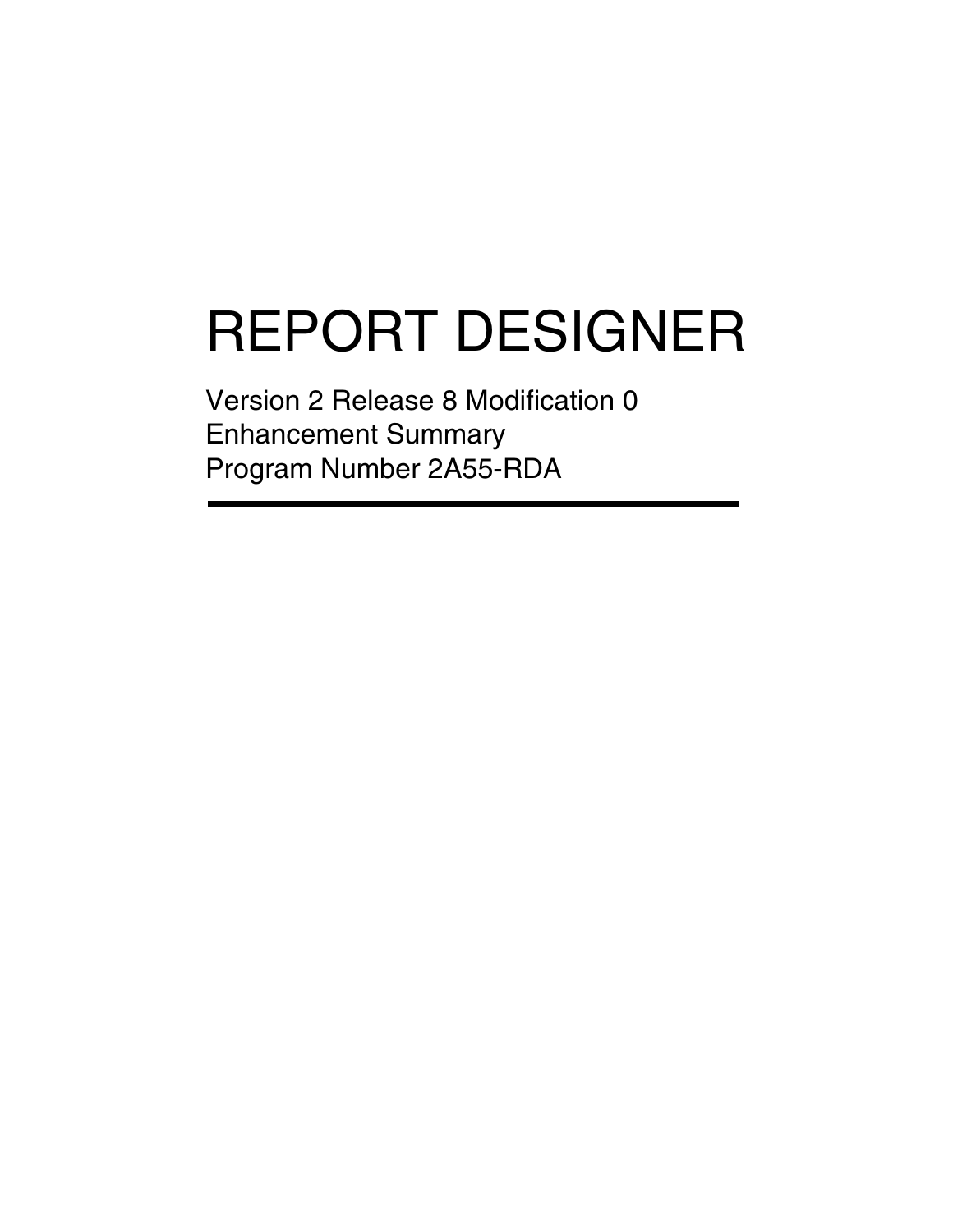**Sixteenth Edition (March 2005)**



809 W Howe St Seattle, WA 98119 United States of America

Phone: (206) 284-5078 Fax: (206) 284-5029 E-mail: support@gumbo.com Web: www.gumbo.com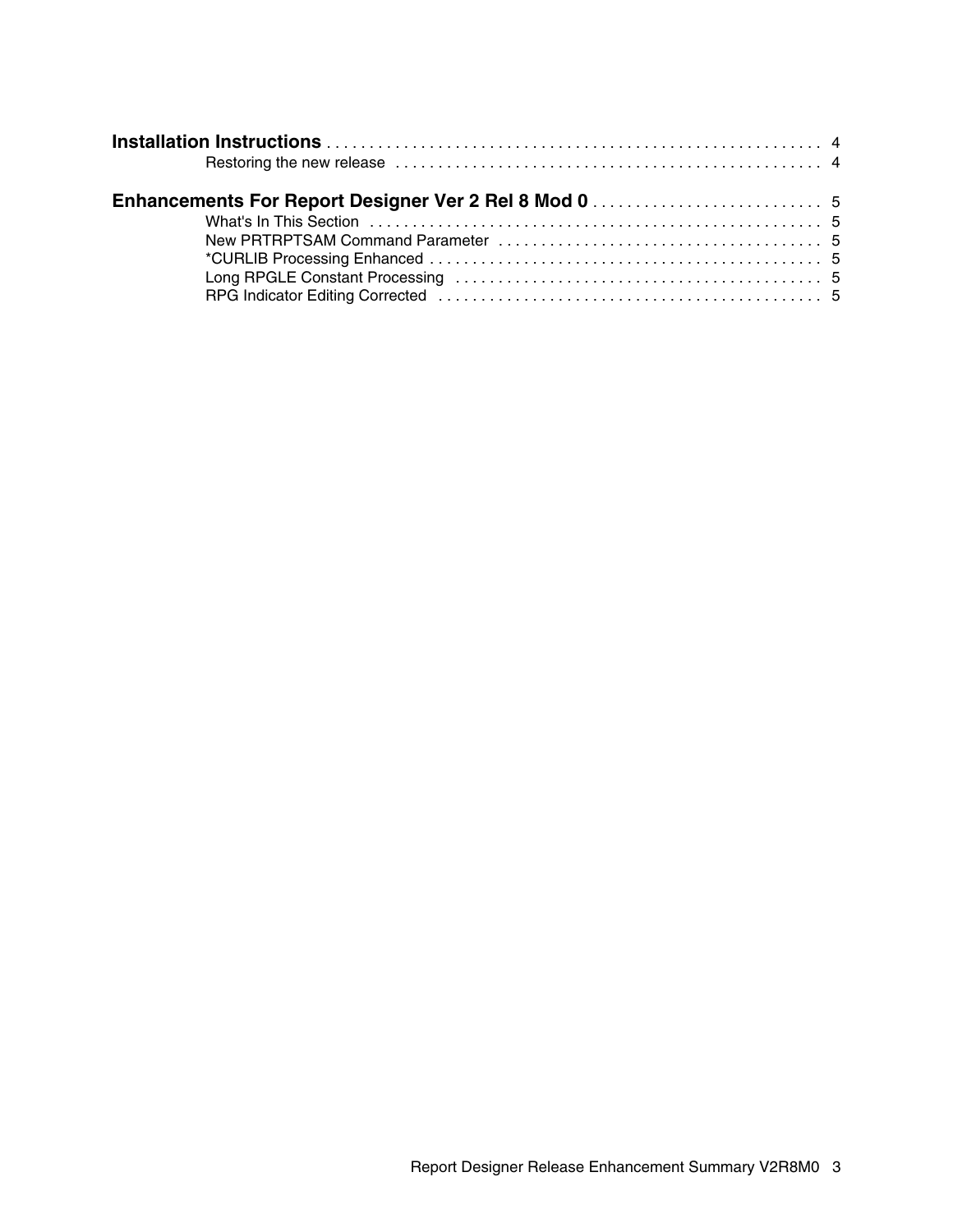### **Installation Instructions**

#### **Restoring the new release**

Read the Enhancement Summary to determine if any changes affect your installation.

Follow these instructions to install Report Designer V2R8M0 on your iSeries Server:

- **Note:** If you have downloaded this software from the web, instructions specific to installing from the download can be found in the file "readme.htm" which is included in the download.
- 1. Sign on to the system as the security officer (QSECOFR).
- 2. Verify that your machine is at i5/OS (OS/400) V5R2M0 or later by running:

DSPDTAARA DTAARA(QGPL/QSS1MRI)

- **Note:** If you are running a version of i5/OS (OS/400) earlier than V5R2M0 you can not install Report Designer V2R8M0 on your machine. You must install an earlier version of Report Designer or upgrade the operating system.
- 3. Verify that user domain objects are allowed in the libraries RDA and QSRV, by running:

WRKSYSVAL SYSVAL(QALWUSRDMN)

Take option 5 to display the value. If the value is not \*ALL, use option 2 to add libraries RDA and QSRV to the list of libraries where user domain objects are allowed.

- 4. Mount the distribution media in the appropriate device.
- 5. Submit the Restore Licensed Program (RSTLICPGM) command to batch:

RSTLICPGM LICPGM(2A55RDA) DEV(device-name) LNG(2924)

- **Note:** "device-name" is the device the media was mounted on and is usually OPT01. **Note:** You may receive message CPA3DE4 "Directory not registered. (C G)" (three times). If so, take option "G".
- 6. Enter your permanent authorization code.
- 7. Determine which PTFs were included on the media by entering the following command:

DSPPTF LICPGM(2A55RDA)

8. Visit www.gumbo.com to determine if newer PTFs are available.